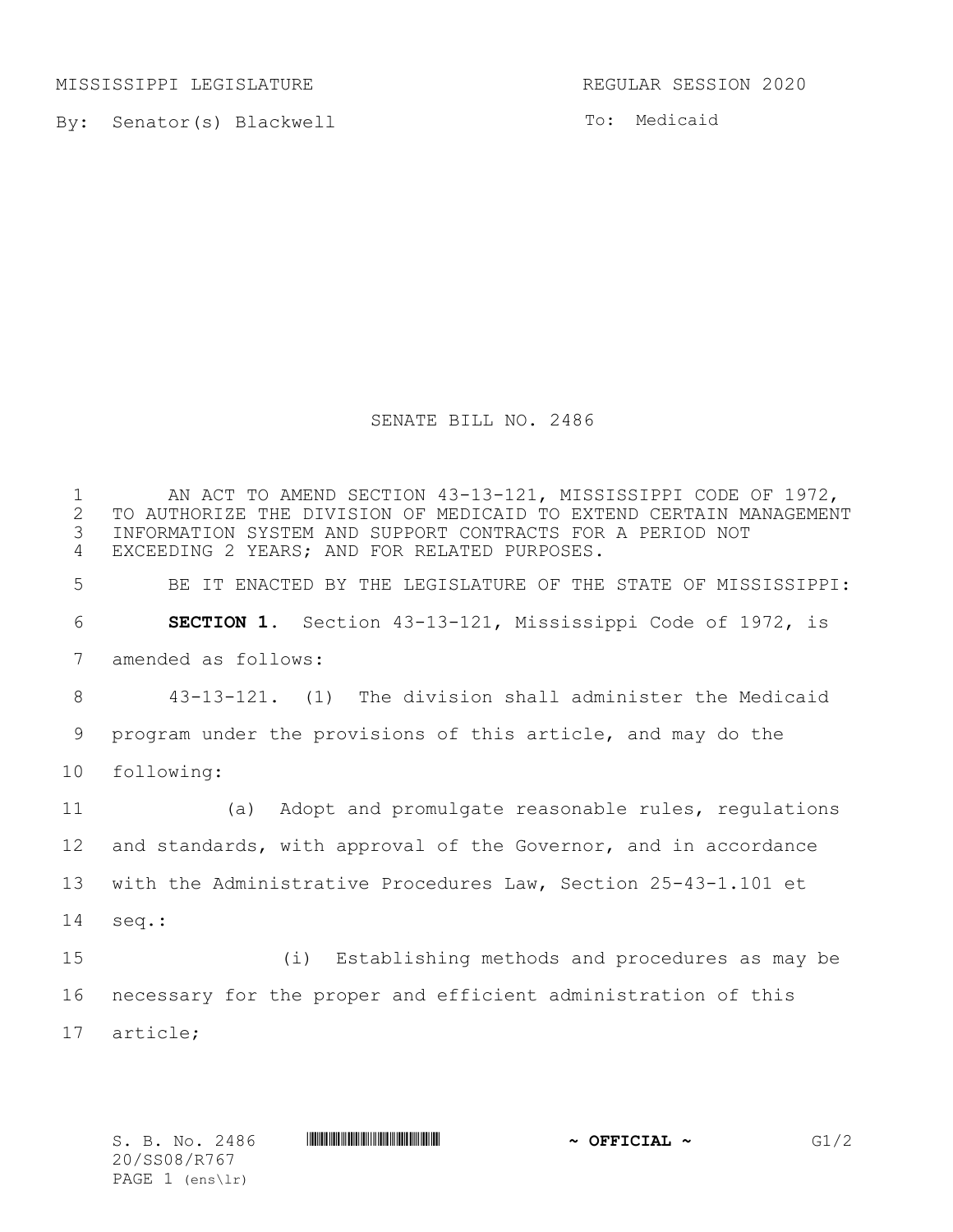(ii) Providing Medicaid to all qualified recipients under the provisions of this article as the division may determine and within the limits of appropriated funds; (iii) Establishing reasonable fees, charges and rates for medical services and drugs; in doing so, the division shall fix all of those fees, charges and rates at the minimum levels absolutely necessary to provide the medical assistance authorized by this article, and shall not change any of those fees, charges or rates except as may be authorized in Section 43-13-117; (iv) Providing for fair and impartial hearings; (v) Providing safeguards for preserving the confidentiality of records; and (vi) For detecting and processing fraudulent practices and abuses of the program; (b) Receive and expend state, federal and other funds in accordance with court judgments or settlements and agreements between the State of Mississippi and the federal government, the rules and regulations promulgated by the division, with the approval of the Governor, and within the limitations and restrictions of this article and within the limits of funds available for that purpose; (c) Subject to the limits imposed by this article, to submit a Medicaid plan to the United States Department of Health

and Human Services for approval under the provisions of the

S. B. No. 2486 **\*\*\* AND \*\*\* AND \*\*\* AND \*\*\* OFFICIAL ~\*** 20/SS08/R767 PAGE 2 (ens\lr)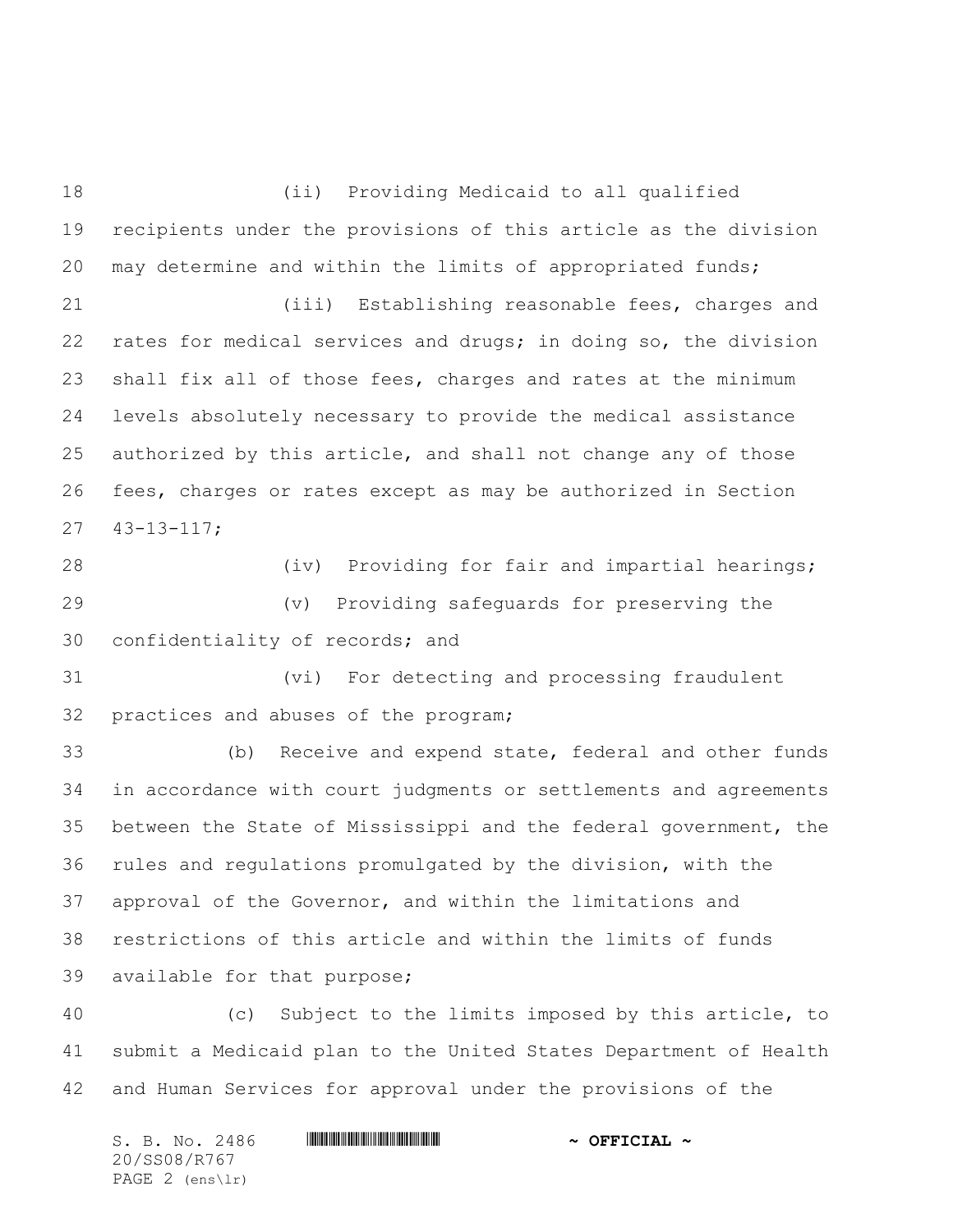federal Social Security Act, to act for the state in making negotiations relative to the submission and approval of that plan, to make such arrangements, not inconsistent with the law, as may be required by or under federal law to obtain and retain that approval and to secure for the state the benefits of the provisions of that law**.**

 No agreements, specifically including the general plan for the operation of the Medicaid program in this state, shall be made by and between the division and the United States Department of Health and Human Services unless the Attorney General of the State of Mississippi has reviewed the agreements, specifically including the operational plan, and has certified in writing to the Governor and to the executive director of the division that the agreements, including the plan of operation, have been drawn strictly in accordance with the terms and requirements of this article;

 (d) In accordance with the purposes and intent of this article and in compliance with its provisions, provide for aged persons otherwise eligible for the benefits provided under Title XVIII of the federal Social Security Act by expenditure of funds available for those purposes;

 (e) To make reports to the United States Department of Health and Human Services as from time to time may be required by that federal department and to the Mississippi Legislature as provided in this section;

20/SS08/R767 PAGE 3 (ens\lr)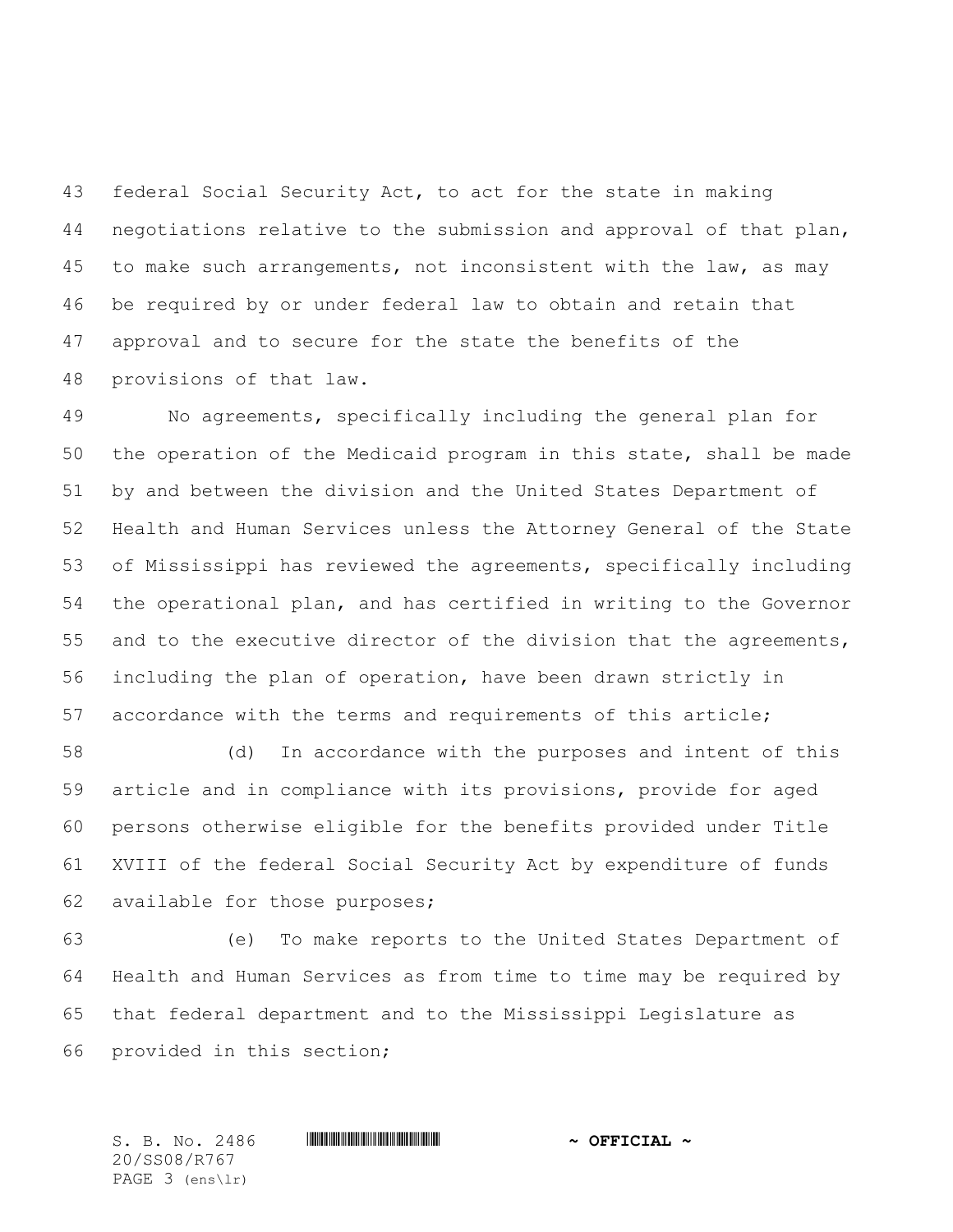(f) Define and determine the scope, duration and amount of Medicaid that may be provided in accordance with this article and establish priorities therefor in conformity with this article;

 (g) Cooperate and contract with other state agencies for the purpose of coordinating Medicaid provided under this article and eliminating duplication and inefficiency in the Medicaid program;

 (h) Adopt and use an official seal of the division; (i) Sue in its own name on behalf of the State of Mississippi and employ legal counsel on a contingency basis with 77 the approval of the Attorney General;

 (j) To recover any and all payments incorrectly made by the division to a recipient or provider from the recipient or provider receiving the payments. The division shall be authorized to collect any overpayments to providers sixty (60) days after the conclusion of any administrative appeal unless the matter is appealed to a court of proper jurisdiction and bond is posted. Any appeal filed after July 1, 2015, shall be to the Chancery Court of the First Judicial District of Hinds County, Mississippi, within sixty (60) days after the date that the division has notified the provider by certified mail sent to the proper address of the provider on file with the division and the provider has signed for the certified mail notice, or sixty (60) days after the date of the final decision if the provider does not sign for the certified mail notice. To recover those payments, the division

20/SS08/R767 PAGE 4 (ens\lr)

S. B. No. 2486 **\*\*\* AND \*\*\* AND \*\*\* AND \*\*\* OFFICIAL ~\***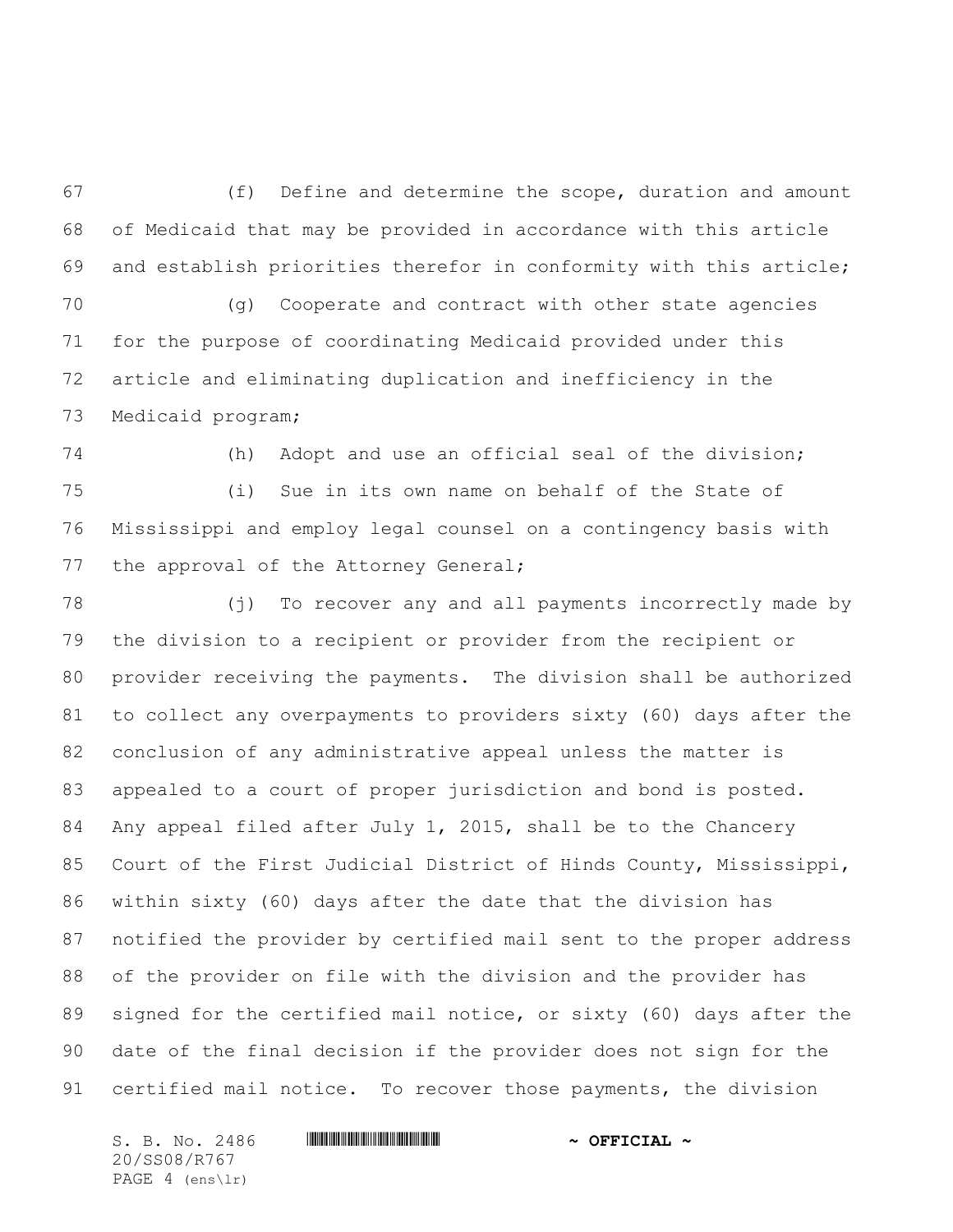may use the following methods, in addition to any other methods available to the division:

 (i) The division shall report to the Department of Revenue the name of any current or former Medicaid recipient who has received medical services rendered during a period of established Medicaid ineligibility and who has not reimbursed the division for the related medical service payment(s). The Department of Revenue shall withhold from the state tax refund of the individual, and pay to the division, the amount of the payment(s) for medical services rendered to the ineligible individual that have not been reimbursed to the division for the related medical service payment(s).

 (ii) The division shall report to the Department of Revenue the name of any Medicaid provider to whom payments were incorrectly made that the division has not been able to recover by other methods available to the division. The Department of Revenue shall withhold from the state tax refund of the provider, and pay to the division, the amount of the payments that were incorrectly made to the provider that have not been recovered by 111 other available methods;

 (k) To recover any and all payments by the division fraudulently obtained by a recipient or provider. Additionally, if recovery of any payments fraudulently obtained by a recipient or provider is made in any court, then, upon motion of the

S. B. No. 2486 \*SS08/R767\* **~ OFFICIAL ~** 20/SS08/R767 PAGE 5 (ens\lr)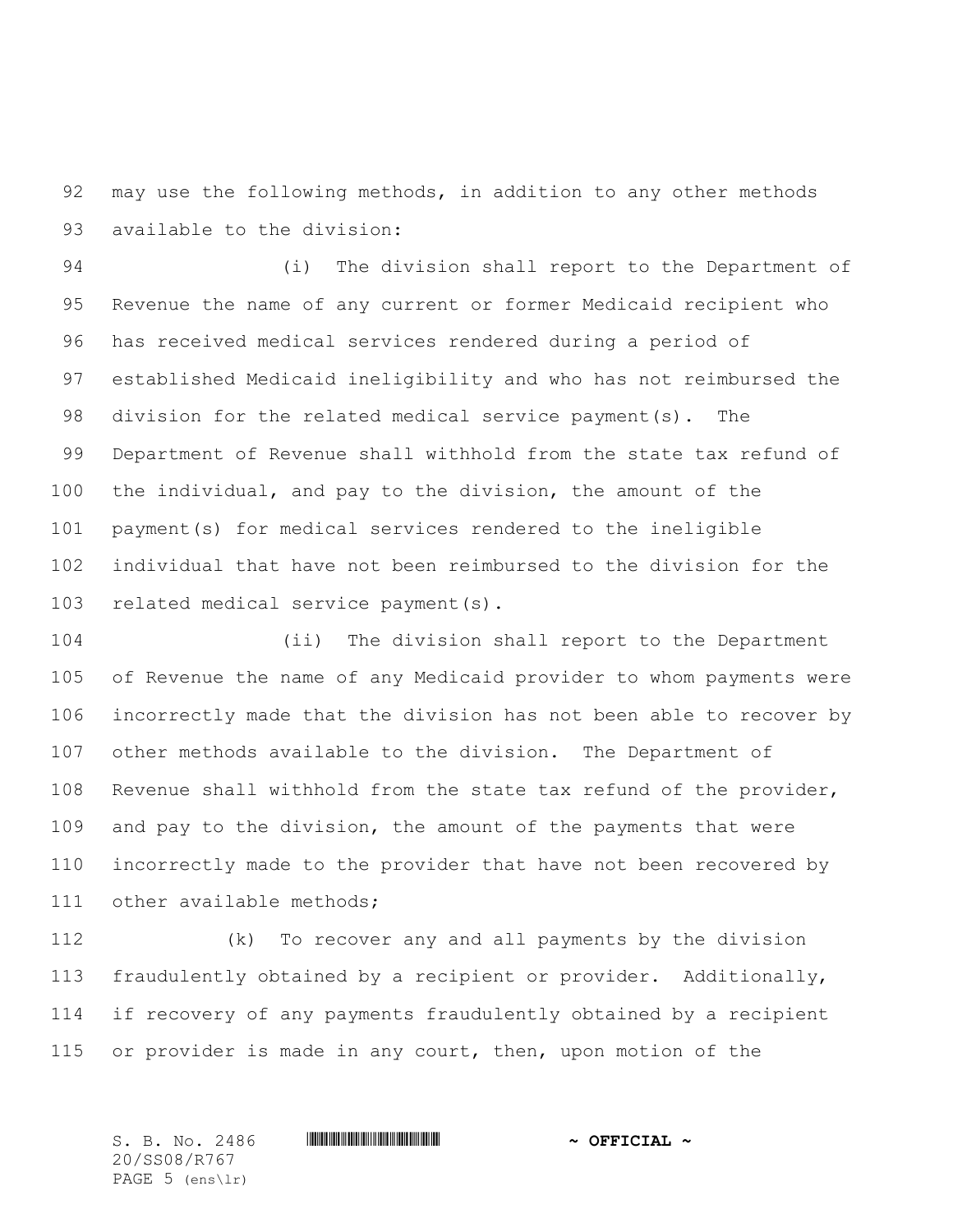Governor, the judge of the court may award twice the payments recovered as damages;

 (l) Have full, complete and plenary power and authority to conduct such investigations as it may deem necessary and requisite of alleged or suspected violations or abuses of the provisions of this article or of the regulations adopted under this article, including, but not limited to, fraudulent or unlawful act or deed by applicants for Medicaid or other benefits, or payments made to any person, firm or corporation under the terms, conditions and authority of this article, to suspend or disqualify any provider of services, applicant or recipient for gross abuse, fraudulent or unlawful acts for such periods, including permanently, and under such conditions as the division deems proper and just, including the imposition of a legal rate of interest on the amount improperly or incorrectly paid. Recipients who are found to have misused or abused Medicaid benefits may be locked into one (1) physician and/or one (1) pharmacy of the recipient's choice for a reasonable amount of time in order to educate and promote appropriate use of medical services, in accordance with federal regulations. If an administrative hearing becomes necessary, the division may, if the provider does not succeed in his or her defense, tax the costs of the administrative hearing, including the costs of the court reporter or stenographer and transcript, to the provider. The convictions of a recipient or a provider in a state or federal court for abuse, fraudulent or

S. B. No. 2486 **\*\*\* AND \*\*\* AND \*\*\* AND \*\*\* OFFICIAL ~\*** 20/SS08/R767 PAGE 6 (ens\lr)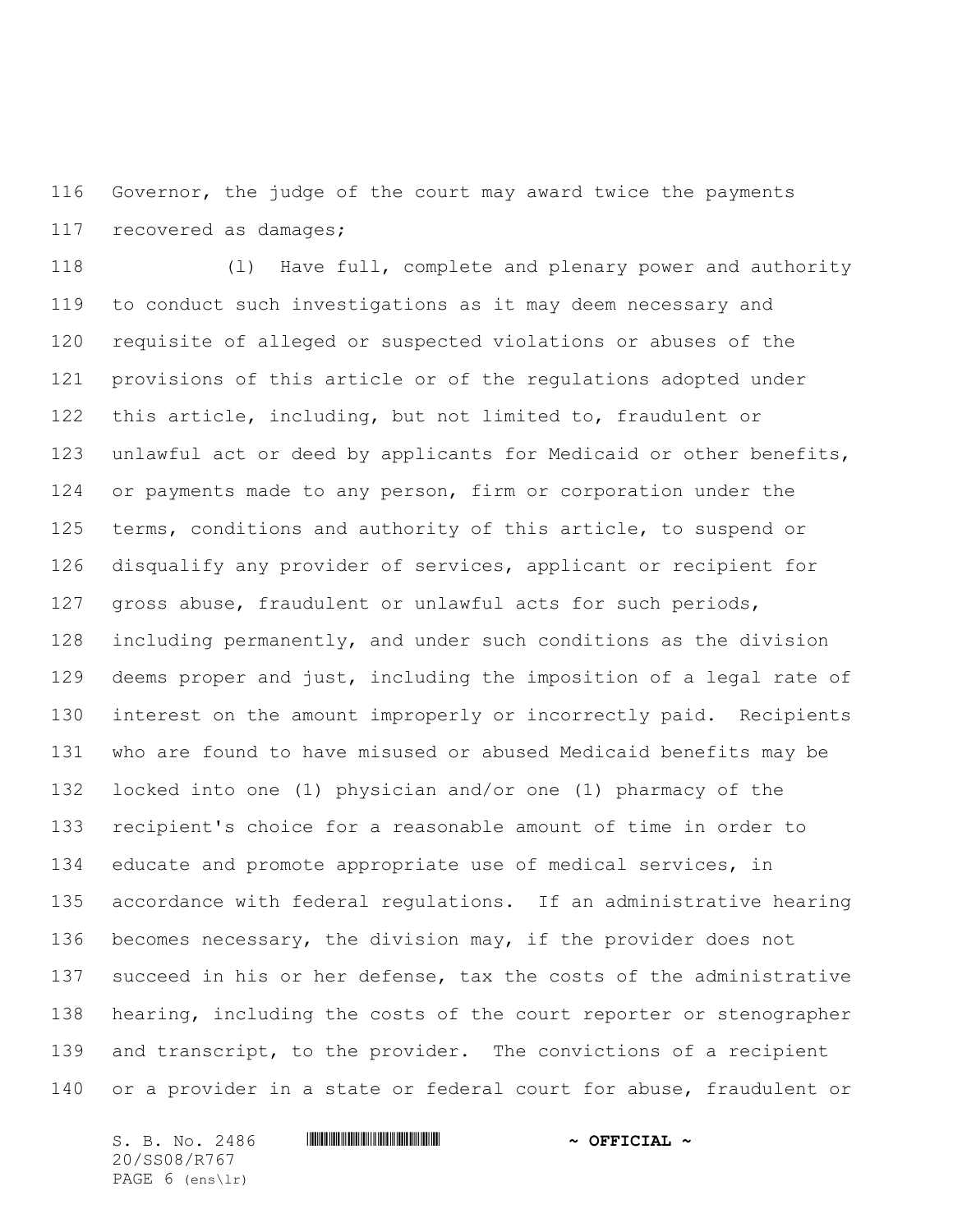unlawful acts under this chapter shall constitute an automatic disqualification of the recipient or automatic disqualification of the provider from participation under the Medicaid program.

 A conviction, for the purposes of this chapter, shall include a judgment entered on a plea of nolo contendere or a nonadjudicated guilty plea and shall have the same force as a judgment entered pursuant to a guilty plea or a conviction following trial. A certified copy of the judgment of the court of competent jurisdiction of the conviction shall constitute prima facie evidence of the conviction for disqualification purposes;

 (m) Establish and provide such methods of administration as may be necessary for the proper and efficient operation of the Medicaid program, fully utilizing computer equipment as may be necessary to oversee and control all current expenditures for purposes of this article, and to closely monitor and supervise all recipient payments and vendors rendering services under this article. Notwithstanding any other provision of state law, the division is authorized to enter into a ten-year contract(s) with a vendor(s) to provide services described in this paragraph (m). Notwithstanding any provision of law to the contrary, the division is authorized to extend its Medicaid Management Information Systems, including all related components and services, and Decision Support System, including all related components and services, contracts **\* \* \*** in effect on June 30,

20/SS08/R767 PAGE 7 (ens\lr)

## $S. B. No. 2486$  **\*Social and the solution of the set of**  $\sim$  **Official**  $\sim$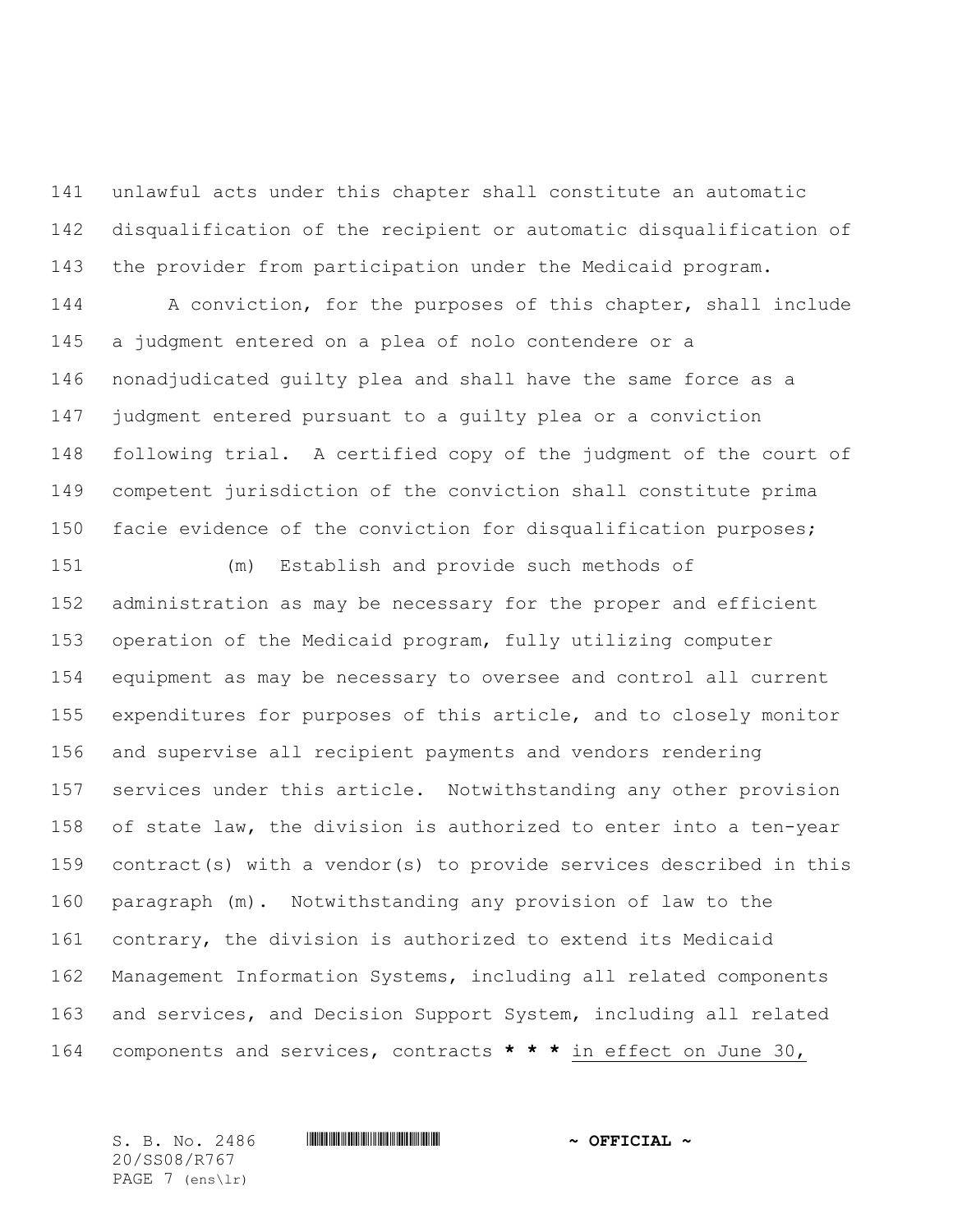2020, for a period not to exceed **\* \* \*** two (2) years without complying with **\* \* \*** state procurement regulations;

 (n) To cooperate and contract with the federal government for the purpose of providing Medicaid to Vietnamese and Cambodian refugees, under the provisions of Public Law 94-23 and Public Law 94-24, including any amendments to those laws, only to the extent that the Medicaid assistance and the administrative cost related thereto are one hundred percent (100%) reimbursable by the federal government. For the purposes of Section 43-13-117, persons receiving Medicaid under Public Law 94-23 and Public Law 94-24, including any amendments to those laws, shall not be 176 considered a new group or category of recipient; and

 (o) The division shall impose penalties upon Medicaid only, Title XIX participating long-term care facilities found to be in noncompliance with division and certification standards in accordance with federal and state regulations, including interest at the same rate calculated by the United States Department of Health and Human Services and/or the Centers for Medicare and Medicaid Services (CMS) under federal regulations.

 (2) The division also shall exercise such additional powers and perform such other duties as may be conferred upon the division by act of the Legislature.

 (3) The division, and the State Department of Health as the agency for licensure of health care facilities and certification and inspection for the Medicaid and/or Medicare programs, shall

S. B. No. 2486 **\*\*\* AND \*\*\* AND \*\*\* AND \*\*\* OFFICIAL ~\*** 20/SS08/R767 PAGE 8 (ens\lr)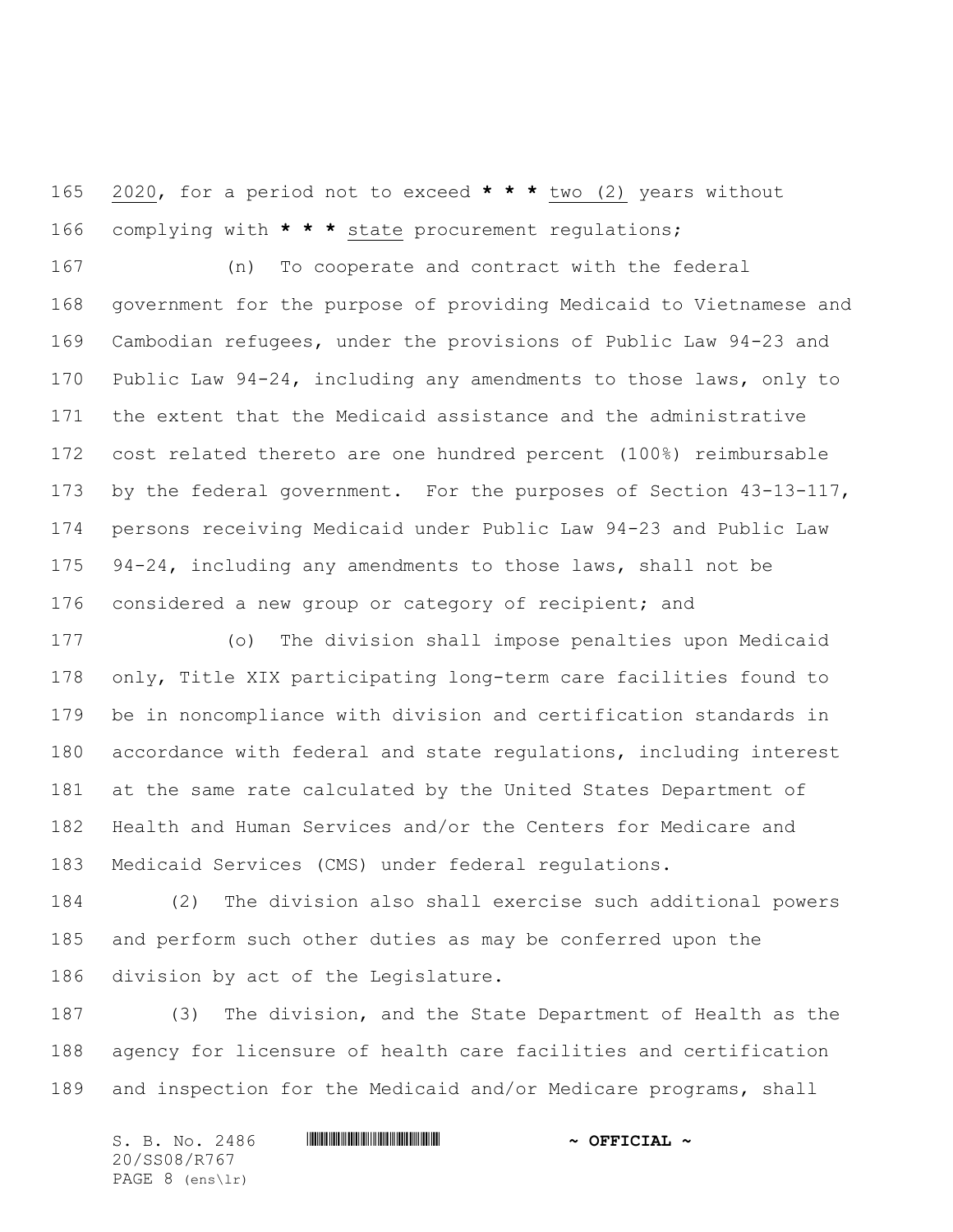contract for or otherwise provide for the consolidation of on-site inspections of health care facilities that are necessitated by the respective programs and functions of the division and the department.

 (4) The division and its hearing officers shall have power 195 to preserve and enforce order during hearings; to issue subpoenas for, to administer oaths to and to compel the attendance and testimony of witnesses, or the production of books, papers, documents and other evidence, or the taking of depositions before any designated individual competent to administer oaths; to examine witnesses; and to do all things conformable to law that may be necessary to enable them effectively to discharge the duties of their office. In compelling the attendance and testimony of witnesses, or the production of books, papers, documents and other evidence, or the taking of depositions, as authorized by this section, the division or its hearing officers may designate an individual employed by the division or some other suitable person to execute and return that process, whose action in executing and returning that process shall be as lawful as if done by the sheriff or some other proper officer authorized to execute and return process in the county where the witness may reside. In carrying out the investigatory powers under the provisions of this article, the executive director or other designated person or persons may examine, obtain, copy or reproduce the books, papers, documents, medical charts,

S. B. No. 2486 **\*\*\* AND \*\*\* AND \*\*\* AND \*\*\* OFFICIAL ~\*** 20/SS08/R767 PAGE 9 (ens\lr)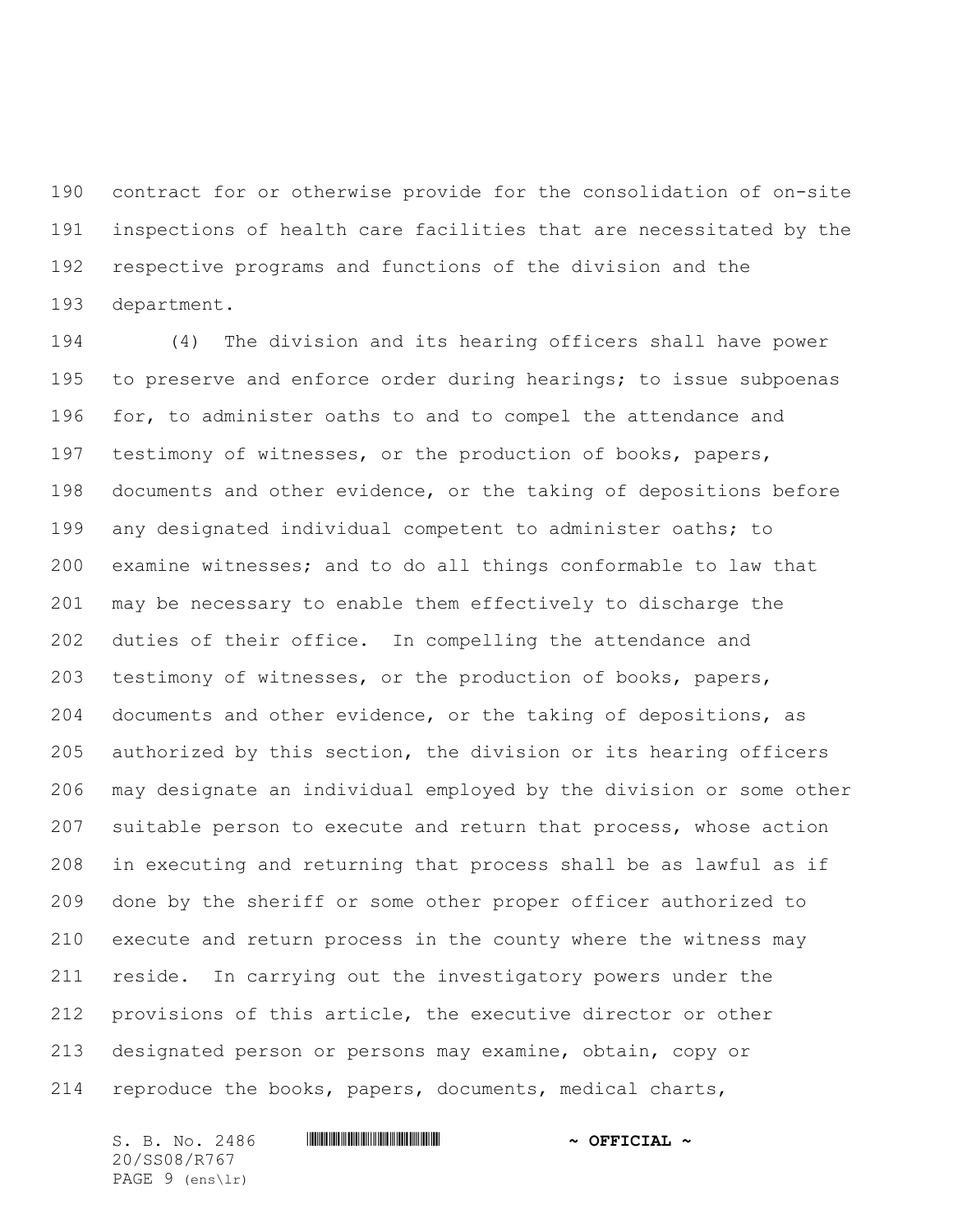prescriptions and other records relating to medical care and services furnished by the provider to a recipient or designated recipients of Medicaid services under investigation. In the absence of the voluntary submission of the books, papers, documents, medical charts, prescriptions and other records, the Governor, the executive director, or other designated person may issue and serve subpoenas instantly upon the provider, his or her 222 agent, servant or employee for the production of the books, papers, documents, medical charts, prescriptions or other records during an audit or investigation of the provider. If any provider or his or her agent, servant or employee refuses to produce the records after being duly subpoenaed, the executive director may certify those facts and institute contempt proceedings in the manner, time and place as authorized by law for administrative proceedings. As an additional remedy, the division may recover all amounts paid to the provider covering the period of the audit or investigation, inclusive of a legal rate of interest and a reasonable attorney's fee and costs of court if suit becomes necessary. Division staff shall have immediate access to the provider's physical location, facilities, records, documents, books, and any other records relating to medical care and services rendered to recipients during regular business hours.

 (5) If any person in proceedings before the division disobeys or resists any lawful order or process, or misbehaves during a hearing or so near the place thereof as to obstruct the

 $S. B. No. 2486$  **\*Social and the solution of the set of**  $\sim$  **Official**  $\sim$ 20/SS08/R767 PAGE 10 (ens\lr)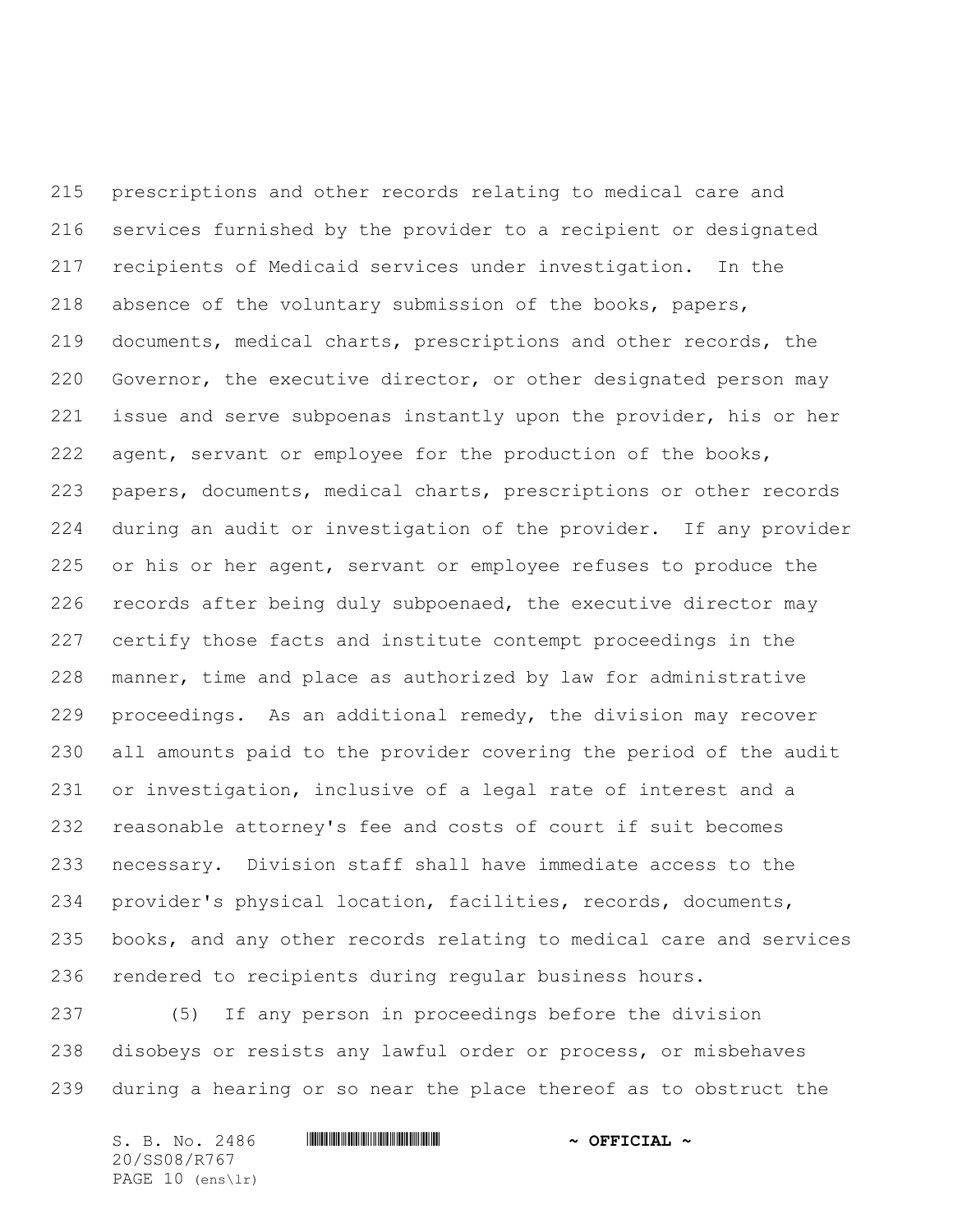hearing, or neglects to produce, after having been ordered to do so, any pertinent book, paper or document, or refuses to appear after having been subpoenaed, or upon appearing refuses to take the oath as a witness, or after having taken the oath refuses to be examined according to law, the executive director shall certify the facts to any court having jurisdiction in the place in which 246 it is sitting, and the court shall thereupon, in a summary manner, 247 hear the evidence as to the acts complained of, and if the evidence so warrants, punish that person in the same manner and to 249 the same extent as for a contempt committed before the court, or commit that person upon the same condition as if the doing of the forbidden act had occurred with reference to the process of, or in 252 the presence of, the court.

 (6) In suspending or terminating any provider from participation in the Medicaid program, the division shall preclude the provider from submitting claims for payment, either personally or through any clinic, group, corporation or other association to the division or its fiscal agents for any services or supplies provided under the Medicaid program except for those services or supplies provided before the suspension or termination. No clinic, group, corporation or other association that is a provider of services shall submit claims for payment to the division or its fiscal agents for any services or supplies provided by a person within that organization who has been suspended or terminated from participation in the Medicaid program except for those services or

S. B. No. 2486 **\*\*\* AND \*\*\* AND \*\*\* AND \*\*\* OFFICIAL ~\*** 20/SS08/R767 PAGE 11 (ens\lr)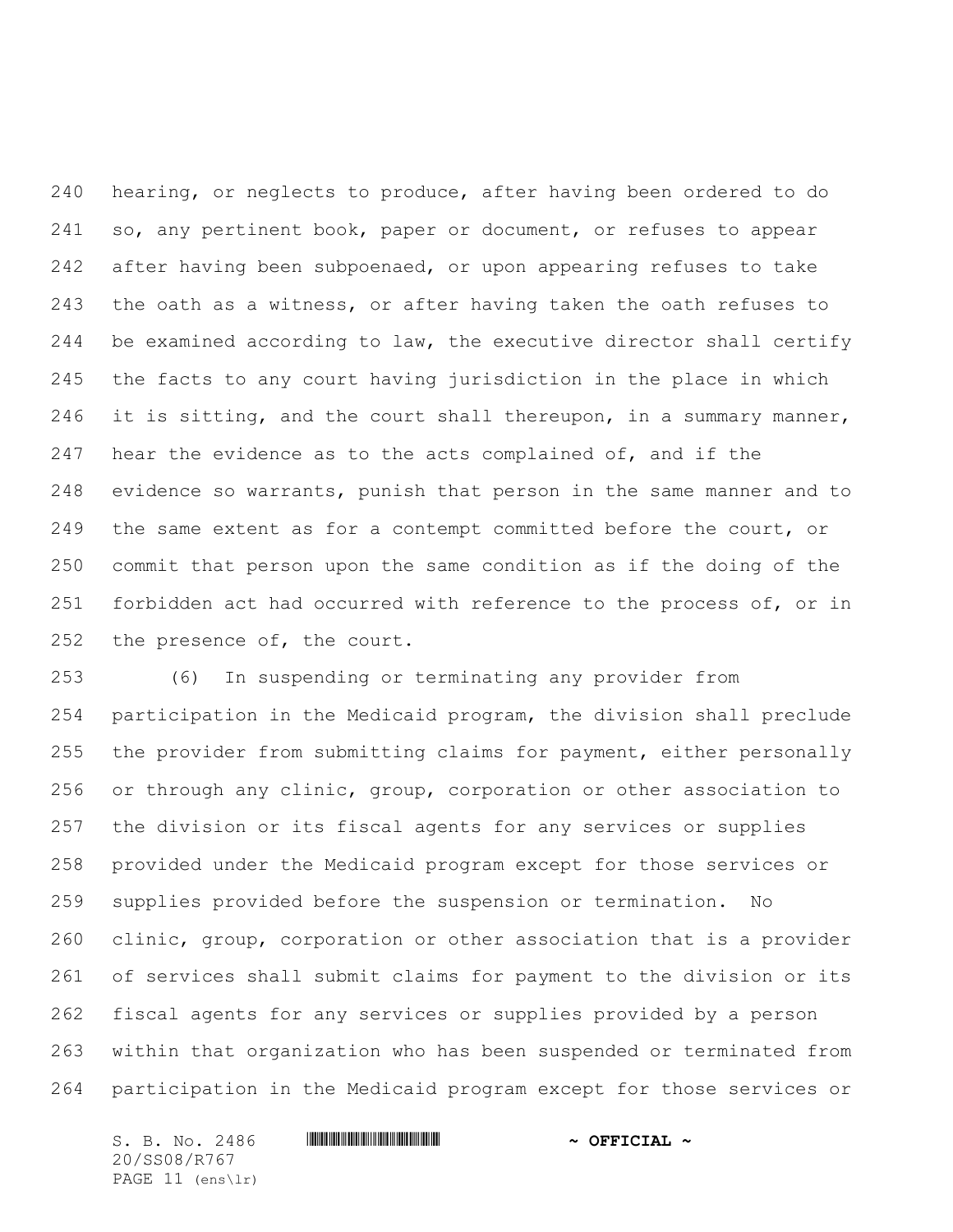supplies provided before the suspension or termination. When this provision is violated by a provider of services that is a clinic, group, corporation or other association, the division may suspend or terminate that organization from participation. Suspension may be applied by the division to all known affiliates of a provider, provided that each decision to include an affiliate is made on a case-by-case basis after giving due regard to all relevant facts and circumstances. The violation, failure or inadequacy of performance may be imputed to a person with whom the provider is affiliated where that conduct was accomplished within the course of his or her official duty or was effectuated by him or her with the knowledge or approval of that person.

 (7) The division may deny or revoke enrollment in the Medicaid program to a provider if any of the following are found to be applicable to the provider, his or her agent, a managing employee or any person having an ownership interest equal to five percent (5%) or greater in the provider:

 (a) Failure to truthfully or fully disclose any and all information required, or the concealment of any and all information required, on a claim, a provider application or a provider agreement, or the making of a false or misleading statement to the division relative to the Medicaid program.

 (b) Previous or current exclusion, suspension, termination from or the involuntary withdrawing from participation in the Medicaid program, any other state's Medicaid program,

S. B. No. 2486 **\*\*\* AND \*\*\* AND \*\*\* AND \*\*\* OFFICIAL ~\*** 20/SS08/R767 PAGE 12 (ens\lr)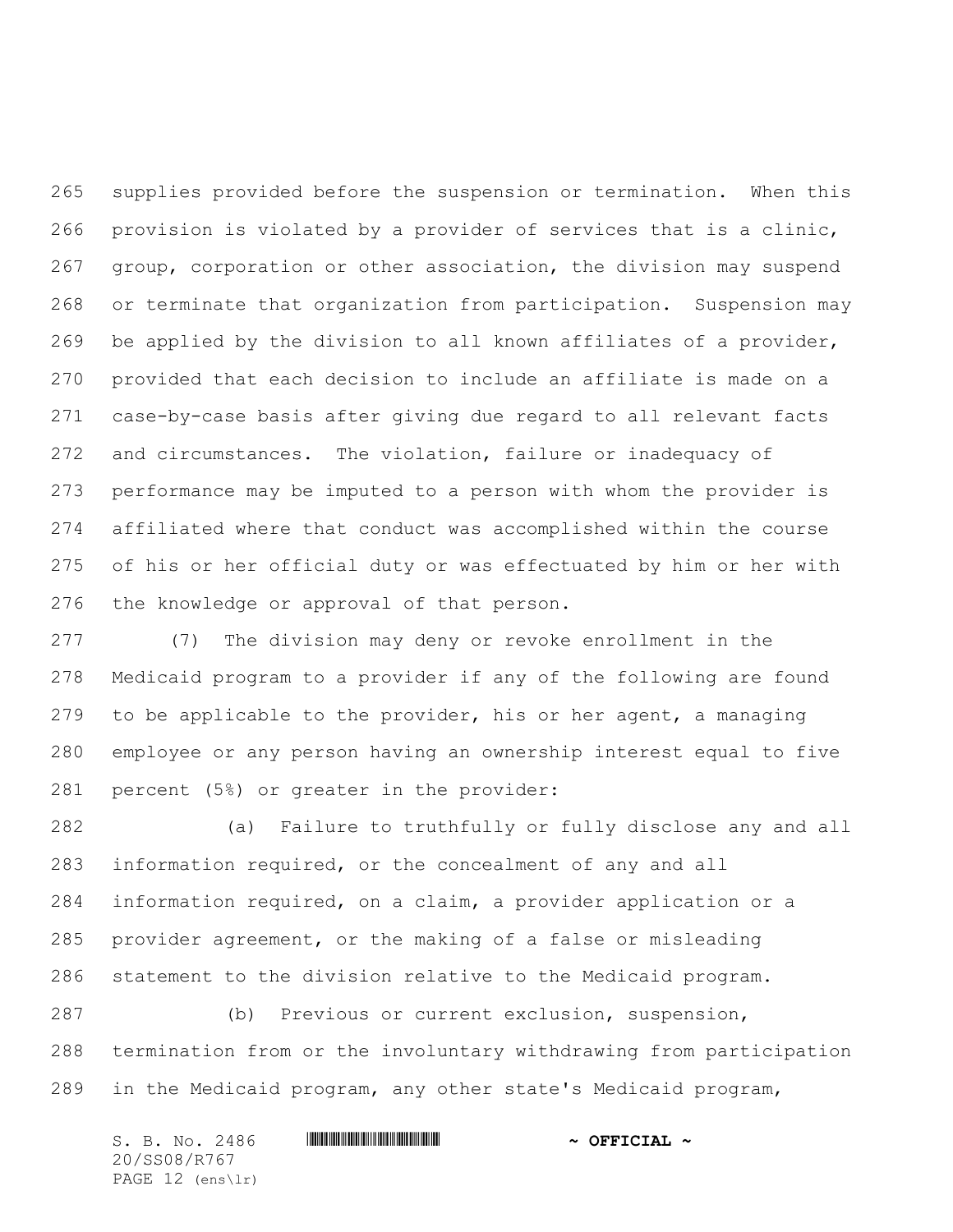Medicare or any other public or private health or health insurance program. If the division ascertains that a provider has been convicted of a felony under federal or state law for an offense that the division determines is detrimental to the best interest of the program or of Medicaid beneficiaries, the division may refuse to enter into an agreement with that provider, or may terminate or refuse to renew an existing agreement.

 (c) Conviction under federal or state law of a criminal offense relating to the delivery of any goods, services or supplies, including the performance of management or administrative services relating to the delivery of the goods, services or supplies, under the Medicaid program, any other state's Medicaid program, Medicare or any other public or private health or health insurance program.

 (d) Conviction under federal or state law of a criminal offense relating to the neglect or abuse of a patient in connection with the delivery of any goods, services or supplies.

 (e) Conviction under federal or state law of a criminal offense relating to the unlawful manufacture, distribution, prescription or dispensing of a controlled substance.

 (f) Conviction under federal or state law of a criminal offense relating to fraud, theft, embezzlement, breach of fiduciary responsibility or other financial misconduct.

20/SS08/R767 PAGE 13 (ens\lr)

 $S. B. No. 2486$  **\*Social and the solution of the set of**  $\sim$  **Official**  $\sim$